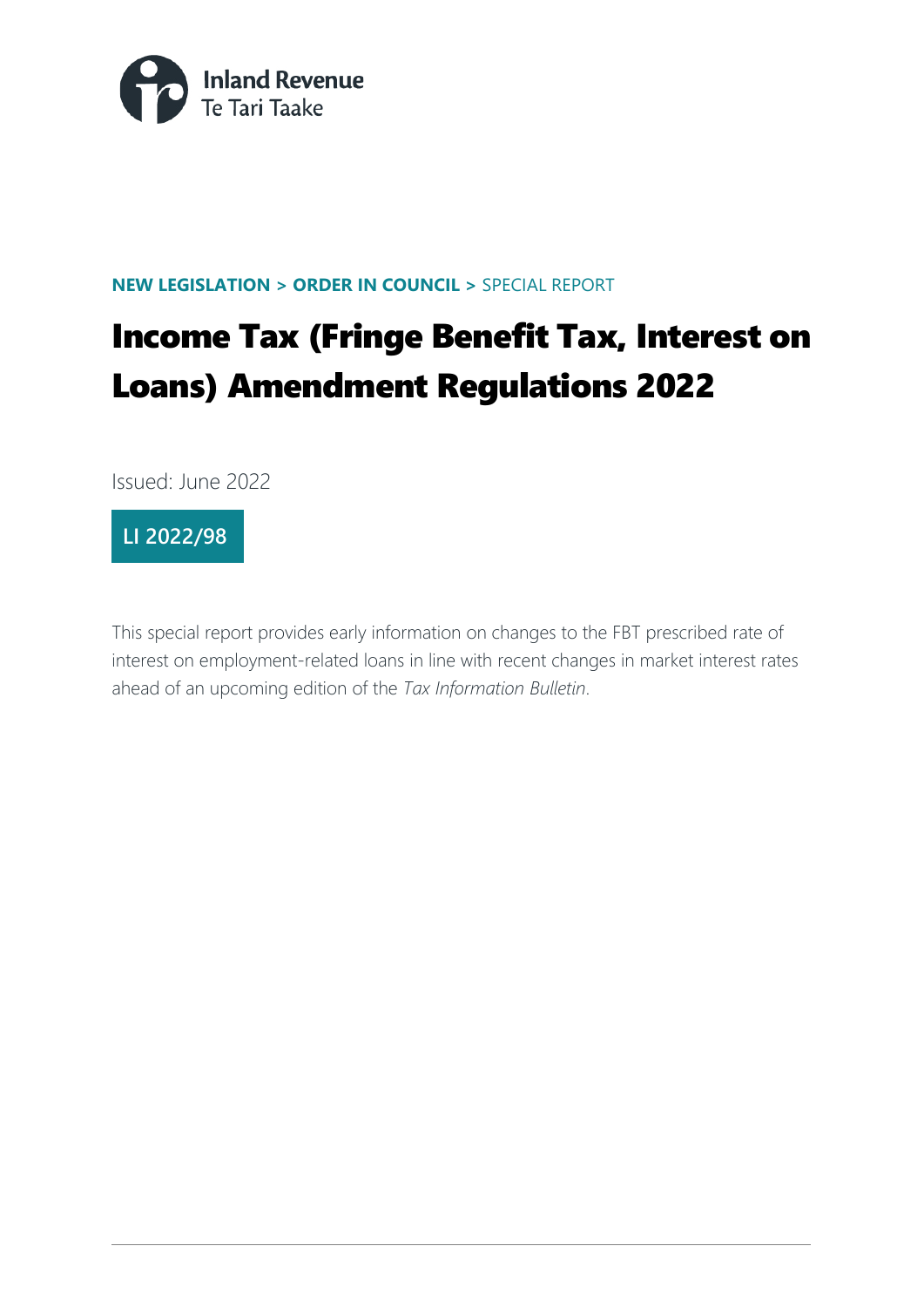

## **Table of Contents**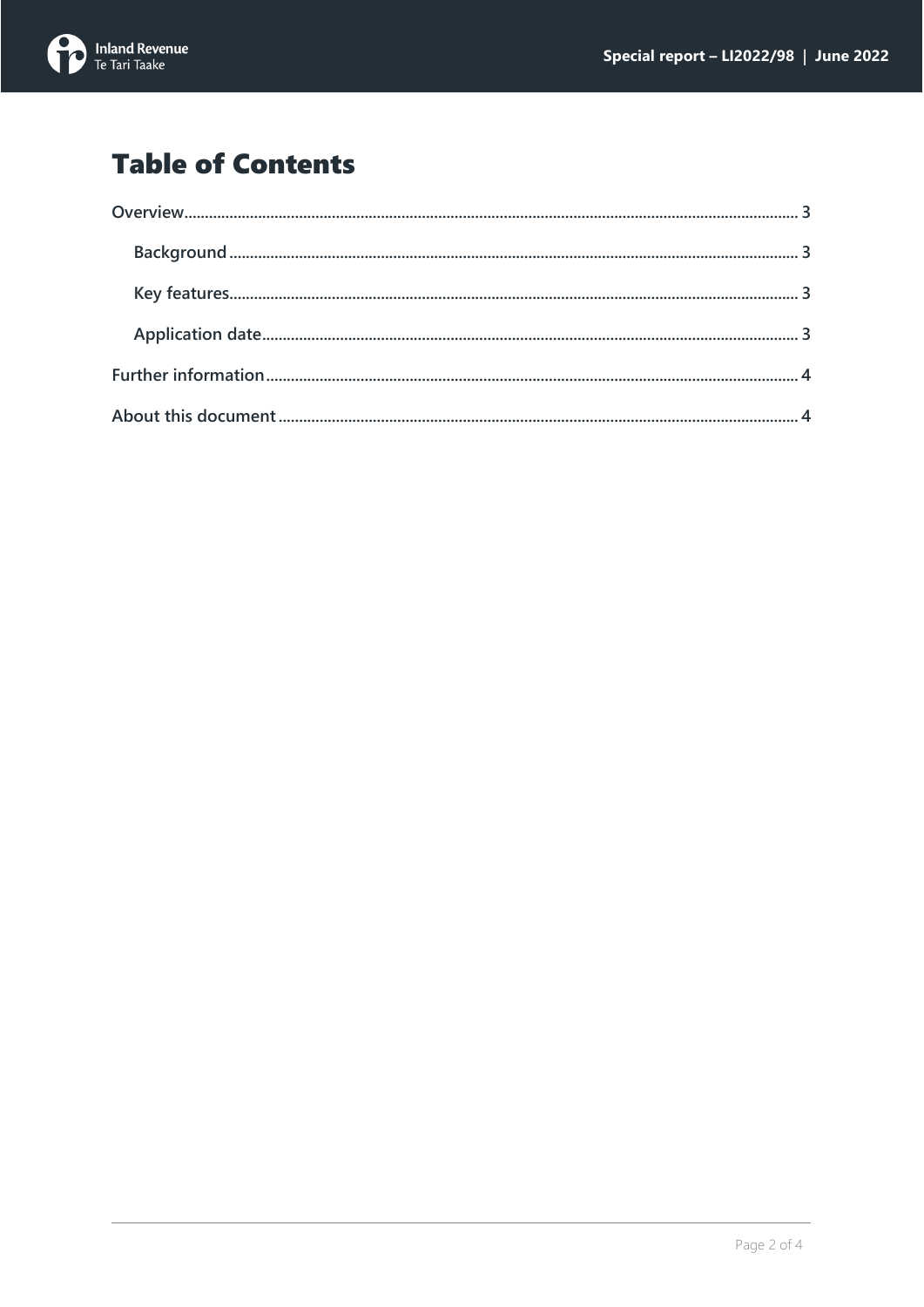

## <span id="page-2-0"></span>**Overview**

<span id="page-2-1"></span>*Sections RA 21(3) and (4) of the Income Tax Act 2007*

The fringe benefit tax (FBT) prescribed rate of interest for low-interest employment-related loans has been increased in line with recent changes in market interest rates.

#### Background

<span id="page-2-2"></span>The FBT rules tax non-cash benefits provided to employees. Included in the definition of 'fringe benefit' is any employment-related loan on which the employer is charging a rate of interest that is below the market rate. The interest differential is taxable. A prescribed rate set by regulations is used as a proxy for the market rate of interest to save employers the compliance costs associated with determining the market rate relevant to loans they have provided to their employees.

Section RA 21(3) of the Income Tax Act 2007 permits the making of regulations by Order in Council to set a prescribed rate of interest for calculating FBT on low-interest loans. Once a rate is set, it remains the prescribed rate until changed by a subsequent Order in Council.

By administrative convention, the FBT prescribed rate of interest is based on the 'floating first mortgage new customer housing rate' series published by the Reserve Bank (RBNZ) each month. It is updated when there has been an increase or decrease in the RBNZ rate of 20 or more basis points since the FBT rate was last set. The RBNZ rate for December 2021 was 4.78%. This is up from 4.50%, the rate for March 2020, when the FBT prescribed rate of interest was last set. The FBT prescribed rate of interest is being lifted accordingly.

### Key features

The new prescribed rate of interest is 4.78% (previously 4.50%).

### <span id="page-2-3"></span>Effective date

<span id="page-2-4"></span>The new prescribed rate of 4.78% applies for the quarter beginning 1 July 2022 and subsequent quarters.